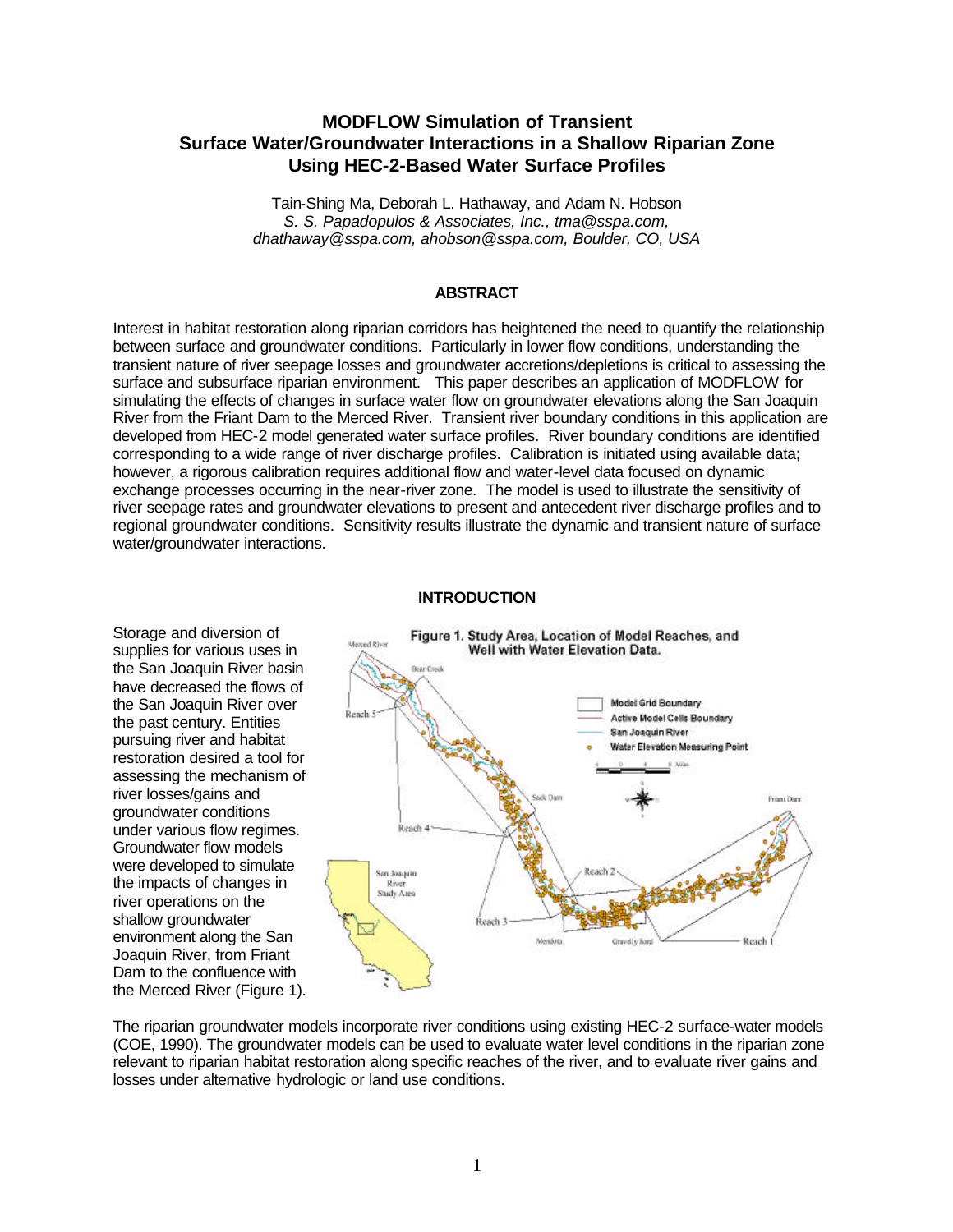#### **MODEL DEVELOPMENT**

Model development involved the characterization of river conditions, soil texture, water table elevations, evapotranspiration; and, assembly into a model grid with fine resolution.

#### **River Conditions**

Output from existing HEC-2 surface-water models (1-D step backwater model for open channel flow) of the 150-mile stretch of the San Joaquin River (Mussetter Eng., Inc., 2000a, 2000b) were used to develop MODFLOW river conditions. The output of these models that are used to develop input to the groundwater model are river stage and width at cross-sections located approximately every 500 feet along the river for a series of flow profiles. Flow profiles at the 5%, 20 – 30%, and 60% exceedence levels were selected to represent low, mid-range and high flow conditions for initial model development and sensitivity analysis

purposes. For each of these flow profiles, an input file for the MODFLOW River Package identifying inundated cells and the corresponding stage was prepared. Flow profiles for the low, mid-range and high condition are shown in Table 1 (S. S. Papadopulos & Associates, Inc, 2000).

|  |  |  |  |  |  |  | Table 1. River Flow Conditions for Alternate MODFLOW River Package Specifications |
|--|--|--|--|--|--|--|-----------------------------------------------------------------------------------|
|--|--|--|--|--|--|--|-----------------------------------------------------------------------------------|

| <b>HEC Model Reaches</b>              | <b>HEC</b><br>Model<br>Reaches | Low-<br>Flow<br>$[{\rm cfs}]$ | HEC.<br>Model<br>Profile # | Base<br>Case<br>(cfs) | <b>HEC</b><br>Model<br>Profile # | High<br><b>Flow</b><br>(ds) | HEC.<br>Model<br>Profile # | Groundwater Model Reaches             |  |
|---------------------------------------|--------------------------------|-------------------------------|----------------------------|-----------------------|----------------------------------|-----------------------------|----------------------------|---------------------------------------|--|
| riant Release                         |                                | 100                           |                            | 500                   |                                  | 4.000                       | 6                          |                                       |  |
| riant Dam to Hwy, 41                  |                                | 85                            |                            | 477                   | $3 -$                            | 3,977                       | 6                          | Reach 1: Friant Dam to Gravelly Ford  |  |
| Iwy. 41 to Harndon                    | 2                              | 55                            |                            | 431                   | з                                | 3.931                       | 6                          |                                       |  |
| terndon to RM 233                     | з                              | 26                            |                            | 386                   | ā                                | 3,886                       | 6                          |                                       |  |
| RM 233 to end LB levee                | 4                              |                               |                            | 350                   | ã                                | 3,850                       | 6                          |                                       |  |
| End LB levee to Bifurcation Structure | 5.                             |                               |                            | 277                   | 3                                | 3,717                       | 6                          | Reach 2: Gravelly Ford to Mendota Dam |  |
| Sifurcation Structure to Mendota Dami | 6                              |                               | 1                          | 236                   | 3                                | 2,500                       | 6                          |                                       |  |
| Mendota Dam to Sack Dam               | н                              | 200                           |                            | 500                   | З                                | 2,000                       | Б                          | Reach 3: Mendota Dam to Sack Dam      |  |
| Sack Dam to Sand Slough               | HR                             |                               |                            | 50                    |                                  | 1,510                       | 5                          |                                       |  |
| Sand Slough to Mariposa Bypass        | HG                             | 3                             | 3                          | 16                    |                                  | 290                         | 7                          | Reach 4: Sack Dam to Bear Creek       |  |
| Mariposa Bypass to Bear Creek         | H                              | 6                             | 3                          | 50                    |                                  | 3,620                       |                            |                                       |  |
| Sear Creek to Salt Slough             | Н5                             | 20                            | з                          | 120                   |                                  | 6,580                       |                            |                                       |  |
| Salt Slough to Mud Slough             | HВ                             | 200                           | 3                          | 380                   |                                  | 7,300                       |                            | Reach 5: Bear Creek to Merced River   |  |
| Aud Slough to Merced River            | H                              | 280                           | 3                          | 510                   |                                  | .660                        |                            |                                       |  |

All measurements indicated are mid-reach, with the exception of the Friant Release, which was measured from the start of Reach 1.

## **Soil Texture**

Geologic logs from over 300 wells drilled in the upper 100 feet of the aquifer have been evaluated to obtain an idealized representation of the nature of the floodplain deposits (Figure 1). A soil texture analysis was conducted for multiple spatial units to develop representative conditions. This process involved labeling texture as coarse or fine, and assigning a numeric indicator to these divisions to develop composite soil texture indices for a vertical profile. Figure 2 is the soil texture profile for reach 2 based on 50 well logs (Johnson, Nicholas M., 2000, personal communication). Initial assignment of hydraulic conductivity values to the idealized soil texture representation was conducted following a review of the literature with regard to



aquifer parameters within the aquifer of the San Joaquin Valley and studies relating soil texture to hydraulic conductivity. Parameters were adjusted during calibration for reaches where suitable data were available (discussed below). The resulting parameters identified for the Reach 2 model are shown on Table 2. Vertical hydraulic conductivity was based on an assumed vertical to horizontal anisotropy ratio of 1:10. This assumed value can be evaluated for reasonableness following collection of water level data from nested piezometers during pilot or other transient flow events. Groundwater storage was assigned to the model water table layers within the range of 0.1 to 0.3, for fine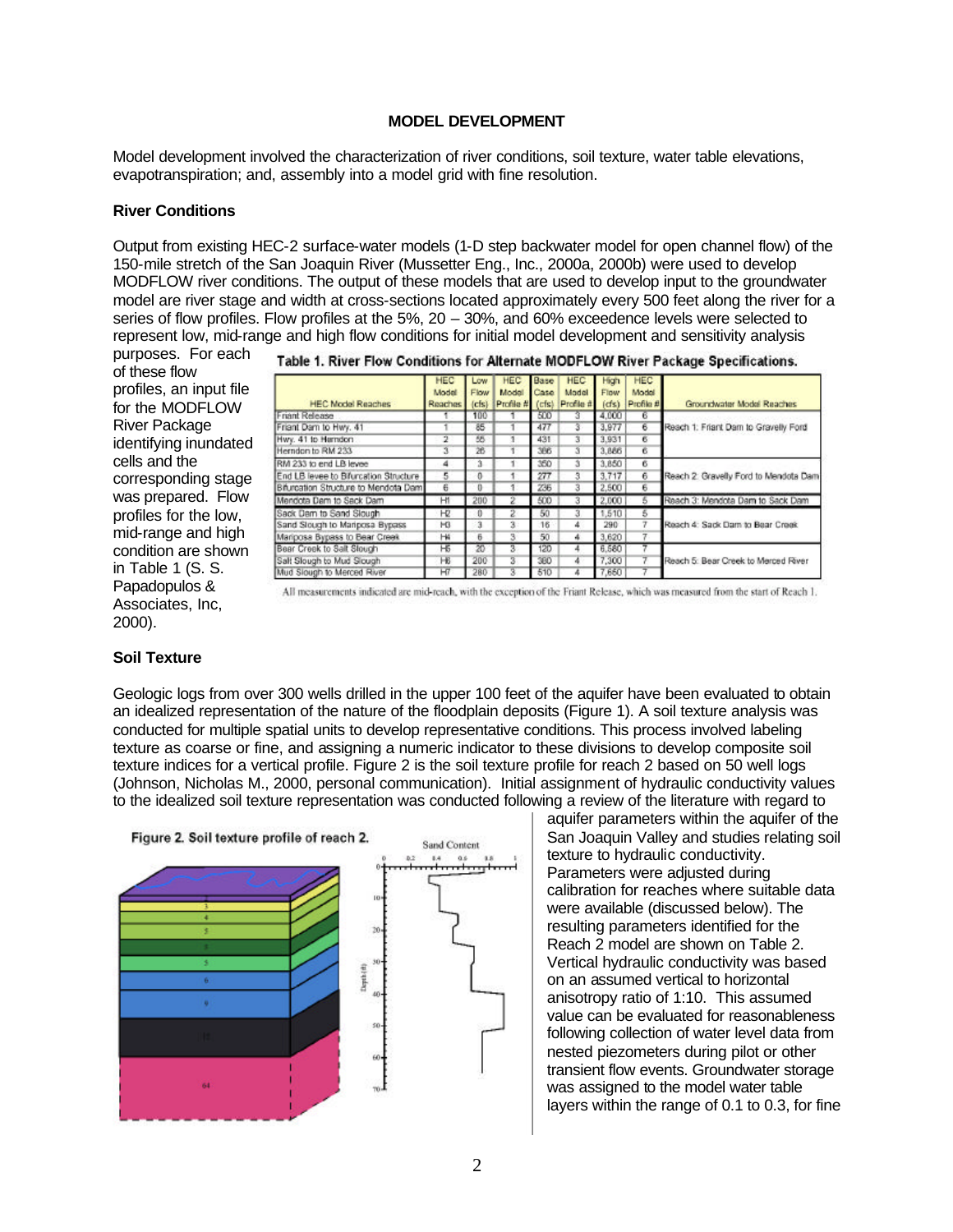to coarse-grained sediments, respectively. Soil moisture accounting is incorporated as an option into the MODFLOW analysis to represent soil moisture storage and depletion above the active water table. Parameters required for the vadose zone option were developed using the soil texture analysis of lithologic logs (Blum, Israel, and Larson, 2001).

### **Groundwater Elevation**

Groundwater elevation data were obtained from the California Department of Water Resources, the City of Fresno, the U.S. Bureau of Reclamation and several irrigation districts. Groundwater conditions vary greatly along the 150-mile stretch of the San Joaquin River. In the upper part of the reach, the river loses flow to the groundwater system as regional groundwater flow is generally away from the river and the riparian zone toward regional pumping centers. In the lower part of the reach, groundwater discharges into the river in part because the regional water table on the west side of the river has increased as the result of irrigated agriculture.

| Layer            | Thickness (ft) | % Sand | Saturated Hydraulic<br>Conductivity (ft/day) | Specific Yield |
|------------------|----------------|--------|----------------------------------------------|----------------|
|                  |                | 0.76   | 18.87                                        | 0.24           |
| 2                | 3              | 0.34   | 0.95                                         | 0.14           |
| 3                |                | 0.42   | 1.52                                         | 0.16           |
|                  | 5              | 0.42   | 1.52                                         | 0.16           |
| 5                | 5              | 0.56   | 3.87                                         | 0.19           |
| 6                | 5              | 0.52   | 2.92                                         | 0.18           |
|                  | 6              | 0.68   | 9.67                                         | 0.22           |
| 8                | 9              | 0.66   | 8.24                                         | 0.22           |
|                  | 12             | 0.91   | 75.05                                        | 0.28           |
| 10               | 64             | 0.74   | 15.90                                        | 0.24           |
| Total thickness: | 115            |        |                                              |                |

#### Table 2. Model Layer Thickness and Initial Hydraulic Parameters for Reach 2 Model.

A *Base Case* characterization of regional groundwater conditions was developed and translated to boundary conditions for the riparian zone model using groundwater level data from the spring of 1996. Examination of groundwater hydrographs in all model reaches indicates that this period adequately represents near-average groundwater conditions, for the present state of development, water demand, and land use. These conditions may be contrasted with conditions in 1993, which represent low groundwater conditions, or 1997, which represent high groundwater conditions. Hypothetical high and low water level boundary conditions have been identified for purposes of demonstrating model sensitivity to alternate water level conditions, by adjustment of the Base Case conditions by amounts approximating the changes observed in these years. The hypothetical high and low boundary conditions are set 20 feet above and below the base case boundary condition, respectively, in reaches 1 and 2; and, at 10 feet above and below the base case condition, respectively, for reaches 3, 4 and 5.

## **Model Structure**

MODFLOW (Harbaugh and McDonald, 1996) is used to simulate groundwater conditions. With some modification, this model can represent all of the processes that are important for

### Table 3. Number of Model Rows, Columns, and Layers for **Modeled Reaches.**

| <b>Model Reach</b>                    | <b>Rows</b> | <b>Columns</b> | Lavers |
|---------------------------------------|-------------|----------------|--------|
| Reach 1: Friant Dam to Gravelly Ford  | 495         | 795            | 13     |
| Reach 2: Gravelly Ford to Mendota Dam | 237         | 561            | 10     |
| Reach 3: Mendota Dam to Sack Dam      | 277         | 525            | 10     |
| Reach 4: Sack Dam to Bear Creek       | 488         | 657            | 10     |
| Reach 5: Bear Creek to Merced River   | 178         | 387            | 10     |

simulating groundwater conditions in the riparian zone and can incorporate the HEC-2 surface-water model results. Five submodels are defined in this study. The finite difference grid for each submodel contains up to a maximum of 495 rows, 795 columns and 13 layers, as shown on Table 3.

Within this framework, active cells are designated within about  $\frac{1}{2}$  mile on either side of the river. Grid spacing along the river averages about 300 feet; grid spacing perpendicular to the river is set at 50 feet. Layer thickness ranges between 2 and 65 feet. Typically, beyond the extent of the river under high flow conditions, there is little opportunity for model cells in upper layers to be saturated. In these areas, the lower model layers represent groundwater conditions. The fine-mesh spacing allows accurate representation of the stream geometry, changes in stream geometry with river stage, and the lateral position of the stream within the riparian zone.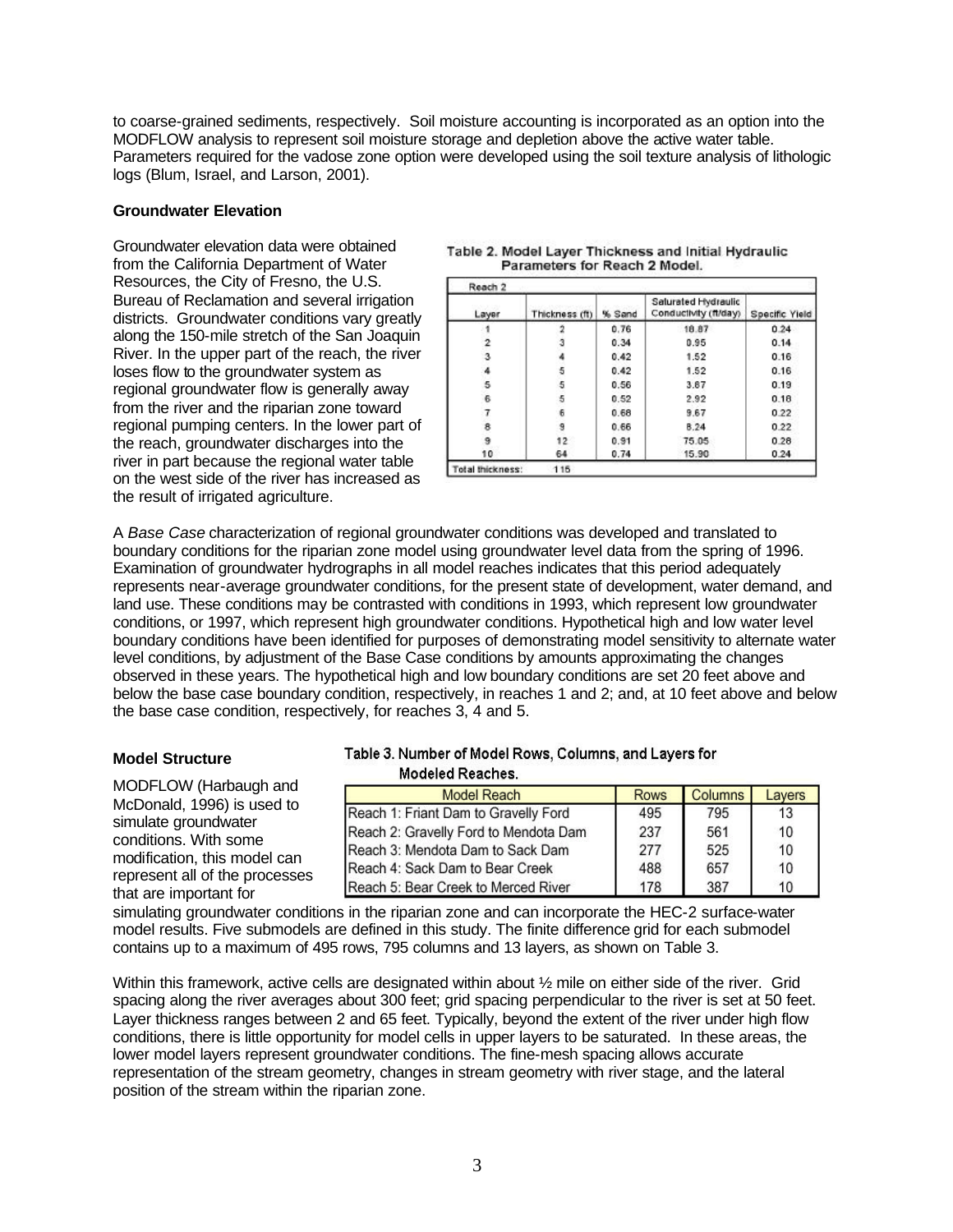#### **Evapotranspiration**

Evapotranspiration (ET) rates for the riparian groundwater model have been assigned based on general classifications of riparian communities mapped from aerial photographs. Evaporation rates have been assigned to each general class, or zone, using a class multiplier and a potential

|  | Table 4. ET Classes and the Corresponding Multiplier. |  |  |  |
|--|-------------------------------------------------------|--|--|--|
|--|-------------------------------------------------------|--|--|--|

| Class                            | Multiplier (F value) |
|----------------------------------|----------------------|
| A. Open water                    | 1.0                  |
| B. Dense trees/brush             | 0.8                  |
| C. Medium density trees/brush    | 0.5                  |
| <b>ID.</b> Scattered trees/brush | 0.2                  |
| E. Urban and crop areas          | n n                  |

evaporation rate for the time frame of interest (Groeneveld, David. P. 2000, personal communication). Evaporation classes and the corresponding class multiplier are listed in Table 4. A seasonal model reflecting maximum evapotranspiration, to which the multipliers listed above are applied, was derived using data for the Firebaugh area, obtained from the California Irrigation Management Information System. The derived relationship results in a potential ET rate averaging about five feet, with a seasonal high of 8.75 feet. The MODFLOW ET package is employed using an array of evapotranspiration potential rates, as described above, and an extinction depth of ten feet. An alternate approach for ET handling is included in the vadose option (Blum, Israel , and Larson, 2001).

## **MODEL CALIBRATION**

Ideally, all sub-models would be calibrated to steady-state and transient conditions. For calibration purposes, data needs would include detailed groundwater elevation data spanning a multiple year period, and associated flow and pumping records for the surrounding region. For most sub-models, sufficient data in the near-river zone were unavailable to conduct a rigorous calibration. For Reach 2, some data were available and calibration efforts were conducted as described below. For the remaining reaches, steady-state groundwater elevations, assuming Base Case conditions, were simulated and compared to existing conditions. While not serving calibration purposes, these simulations showed that the model representations were not unreasonable.

### **Steady-State Calibration – Reach 2**

The steady-state calibration for this reach employed Base Case conditions, including: 1) river flow at 20 – 30% exceedence frequency; 2) regional boundary conditions set at "mid-range" levels, based on present development condition; 3) hydraulic parameters as described above; and, 4) ET rates set at a constant value for each class, representing the average annual potential rate for the class. Groundwater elevations resulting from this simulation compared reasonably well to those represented in the record. However, simulated reach losses were unreasonably low for this reach. A transient calibration was then employed (described below) to provide improvement in parameter estimation, resulting in multiplying the initial hydraulic conductivity distribution by a factor of 4. Using this distribution, the steady-state simulation was repeated. Water level elevations remained reasonably consistent with observed conditions, and reach losses increased to a more realistic range.

### **Transient Calibration – Reach 2**

Water level and flow data recorded during a pilot release program conducted during the summer of 1999 and subsequent data collected in 2000 were used to evaluate the initial model parameters for Reach 2. During and subsequent to the pilot release program, water level data were collected from piezometers located

#### Table 5. Reach 2 Transient Model Flow Profiles Approximating Summer 1999 to Spring 2000 Flow Conditions.

| <b>Model Stress Duration</b><br>Period | (days) | Flow Profile <sup>1</sup> | <b>Time Period Approximated</b> |
|----------------------------------------|--------|---------------------------|---------------------------------|
|                                        | 60     | Base                      | July - August 1999              |
|                                        | 150    | Low                       | September 1999 - January 2000   |
|                                        | 40     | Base                      | February - early March 2000     |
|                                        |        | Medium-High               | mid-March 2000                  |
|                                        | 20     | Base                      | late March - mid-April 2000     |

<sup>1</sup> Low and Base flow profiles were derived as described on Table 3. The Medium-High profile represents an average flow of about 1700 cfs, and is based on MEI Profile # 5.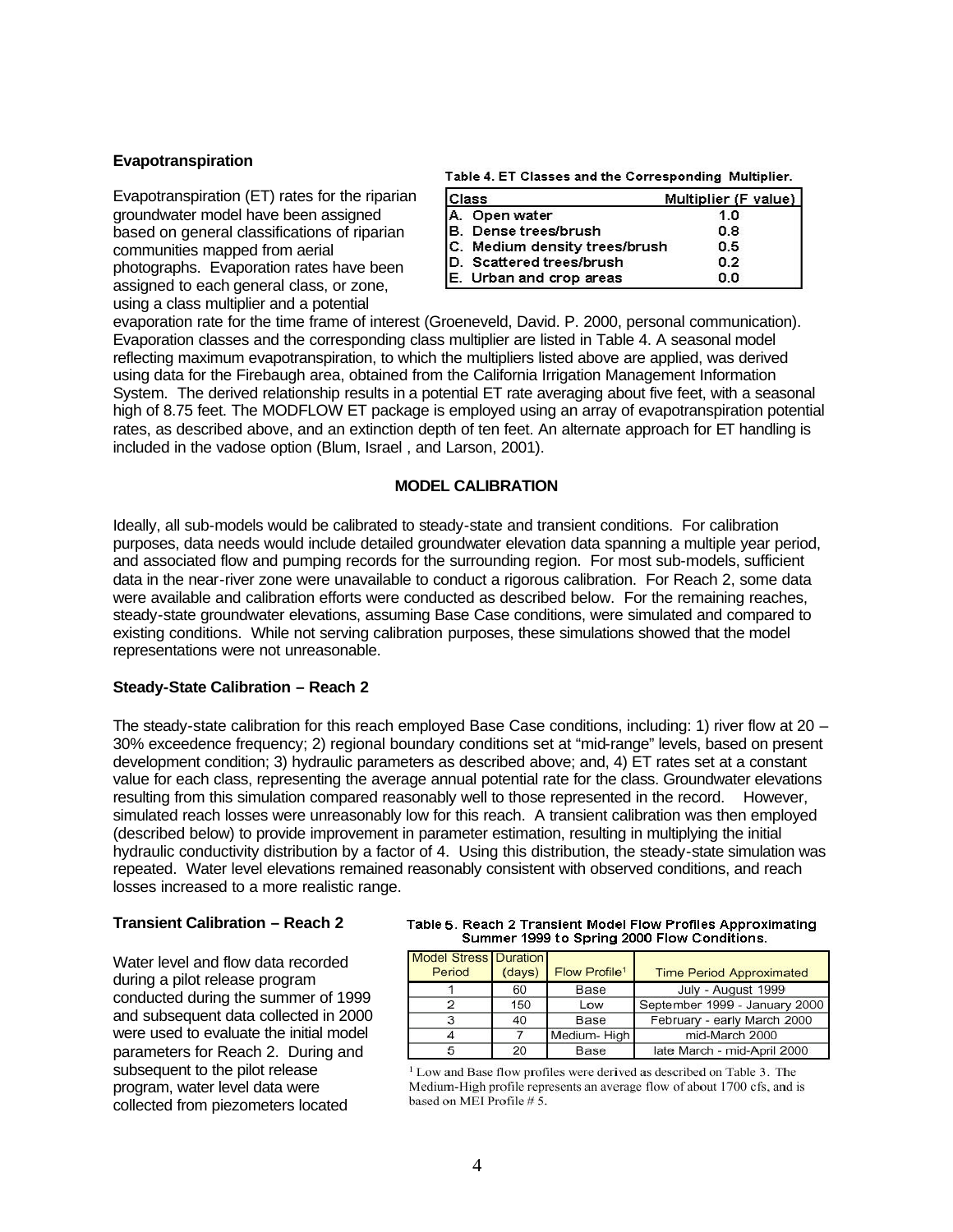along several river cross sections under varying flow regimes (cooperative program conducted by the U.S. Bureau of Reclamation and the Friant Water Users Association). These data were used in the transient calibration for the Reach 2 sub-model. Table 5 identifies the time periods and flow profiles selected to approximate the flow events from July 1999 to April 2000. Regional groundwater boundary conditions were specified at Base

Case elevations.

Figure 3 provides a comparison of the water-level changes observed in alluvial wells at one of the monitored river sections and the model simulated water-level changes. Results indicate that the model reasonably simulates the transient water-level changes observed near the river in the area of these wells. Similar data from



nested piezometers is needed to address the hydraulic communication through the vertical profile and should be obtained prior to fine-tuning the hydraulic conductivity distribution. Additionally, flow monitoring under a range of flow conditions is recommended, to provide control on the model-calculated river losses. Finally, a transect of wells spanning a greater width across the model area would be helpful in constraining the calibration process.

### **SENSITIVITY OF RIPARIAN ZONE CONDITIONS TO REGIONAL GROUNDWATER LEVELS AND RIVER OPERATIONS**

A series of model simulations was conducted to evaluate the sensitivity of riparian zone conditions to regional groundwater levels and to river operations. For these simulations, three conditions were defined for the regional boundary condition and for the river condition, each representing a low, mid, or high range condition. Combinations of these conditions were evaluated for each reach to illustrate the sensitivity of riparian conditions to variation in these parameters.

## **Sensitivity to River Flow Conditions**

Steady-state simulation of riparian groundwater conditions resulting from different river operations was conducted for flows at the 5%, 20 – 30% and 60% exceedence levels, while holding groundwater boundary conditions at the Base Case level. For all reaches, the change in river conditions had a significant impact on simulated groundwater levels. In some cases, the low flow scenario resulted in hydraulic disconnection of a previously connected channel and in significant dewatering of the shallow riparian zone. Conversely, the high flow scenario resulted in shallow water depths across a significant area of the riparian zone. Seepage rates under alternate flow conditions varied significantly, and these differences varied widely by reach.

## **Sensitivity to Antecedent River Conditions**

Hypothetical transient runs similar to the calibration run were structured to evaluate the effect of antecedent river flow conditions on simulated seepage rates in Reach 2. For these runs, the nine-month 1999-2000 flow sequence (Table 5) was preceded by a year of "low" flow in one case, and by a year of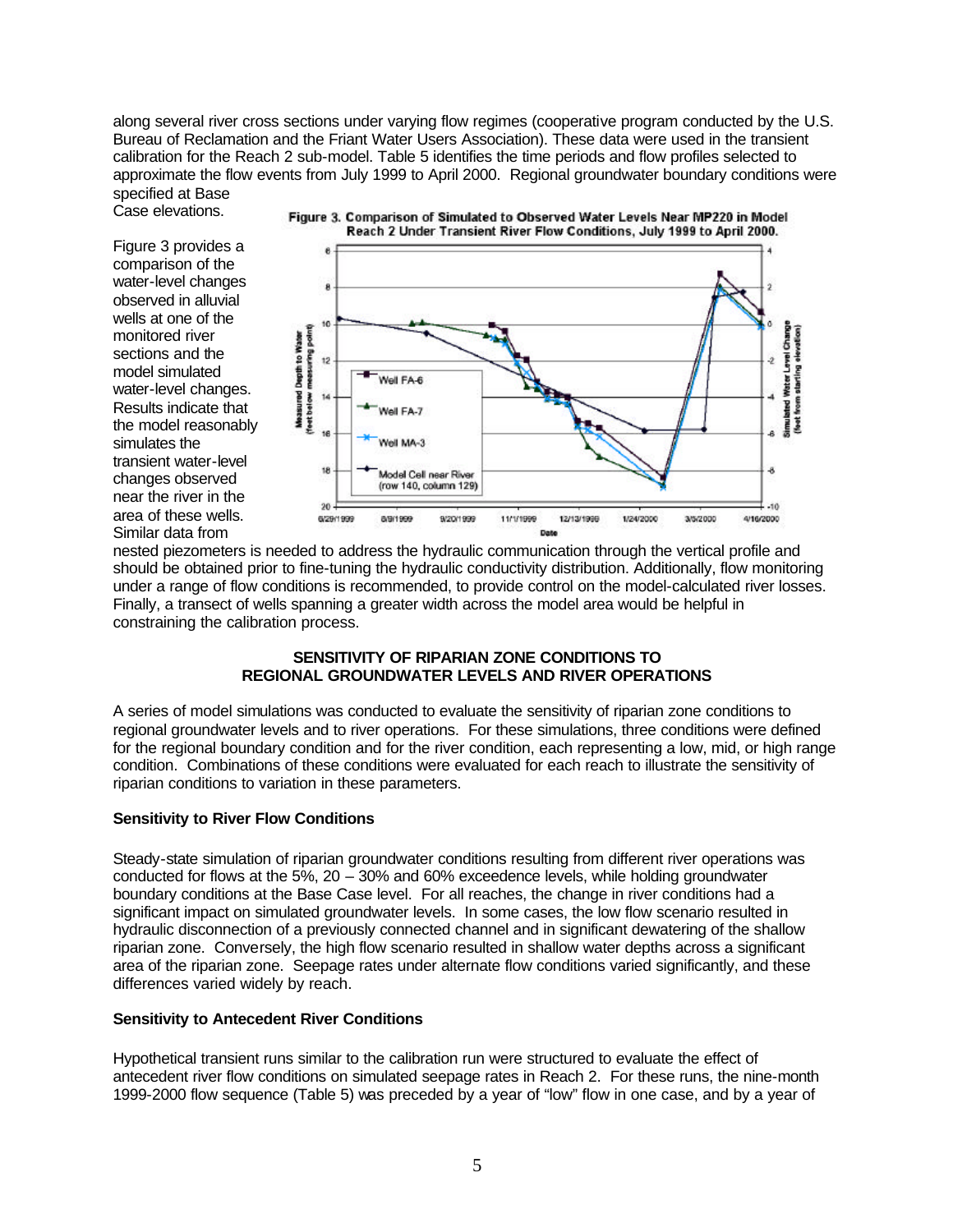"mid-range" flows in a second case. At the end of the simulation (both simulations had identical transient flow conditions for the last nine months), the seepage rate for the case with low flow antecedent conditions was higher, by a factor of ten, than the case preceded by a year at mid-range flow conditions. The sensitivity of seepage to antecedent conditions is expected to be variable, depending on the reach lithology and other conditions. This example is provided only to illustrate that antecedent conditions should not be discounted, as they may exert significant influence on surface water/groundwater interactions.

### **Sensitivity to Regional Groundwater Conditions**

Steady-state simulation of riparian groundwater conditions was conducted for low, mid or high regional groundwater boundary conditions, as identified from hydrographs of groups of wells in each sub-model region. The difference in head assumed for the boundary condition ranged from 10 to 20 feet plus or minus the base case, depending on the reach. Examination of steady-state water levels under base case river flow conditions indicates that riparian zone water levels are impacted by the regional boundary condition, although not dramatically near the river. Seepage rates are influenced typically by less than a factor of two over this range of fluctuation for these simulated conditions. Figure 4 is the water-level profile across vertical section at model grid row 120. In some model reaches, similar profiles indicate that a change in the regional boundary can shift river sub-reaches from gaining to losing conditions. The sensitivity of riparian zone water levels and seepage rates to changes in regional boundary conditions is more pronounced under low flow conditions, when less water is available to recharge and maintain head conditions in the riparian zone.







The groundwater models developed in this study provide a tool to assess river losses/gains and groundwater conditions under alternate flow regimes, within the backdrop of regional land use and water development conditions. The general steps for applying this model to evaluate alternatives are to identify the hydrologic conditions associated with the alternative (regional water level boundary conditions and river flows) and land use conditions (changes in riparian coverage or consumptive use rates); to update or refine the reach-specific hydrogeologic model arrays; to analyze the river restoration alternative and quantify the resulting groundwater elevations and river seepage; to check the calculated model seepage against surface-water modeling seepage assumptions; and to adjust and iterate, if necessary, in order to achieve reasonable convergence of assumed surface-water model losses to calculated groundwater losses. The results obtained from this process can be used by decision-makers to understand how changes in river operations or regional groundwater conditions affect groundwater conditions in the riparian zone; and, to evaluate groundwater conditions associated with proposed riparian or habitat restoration options.